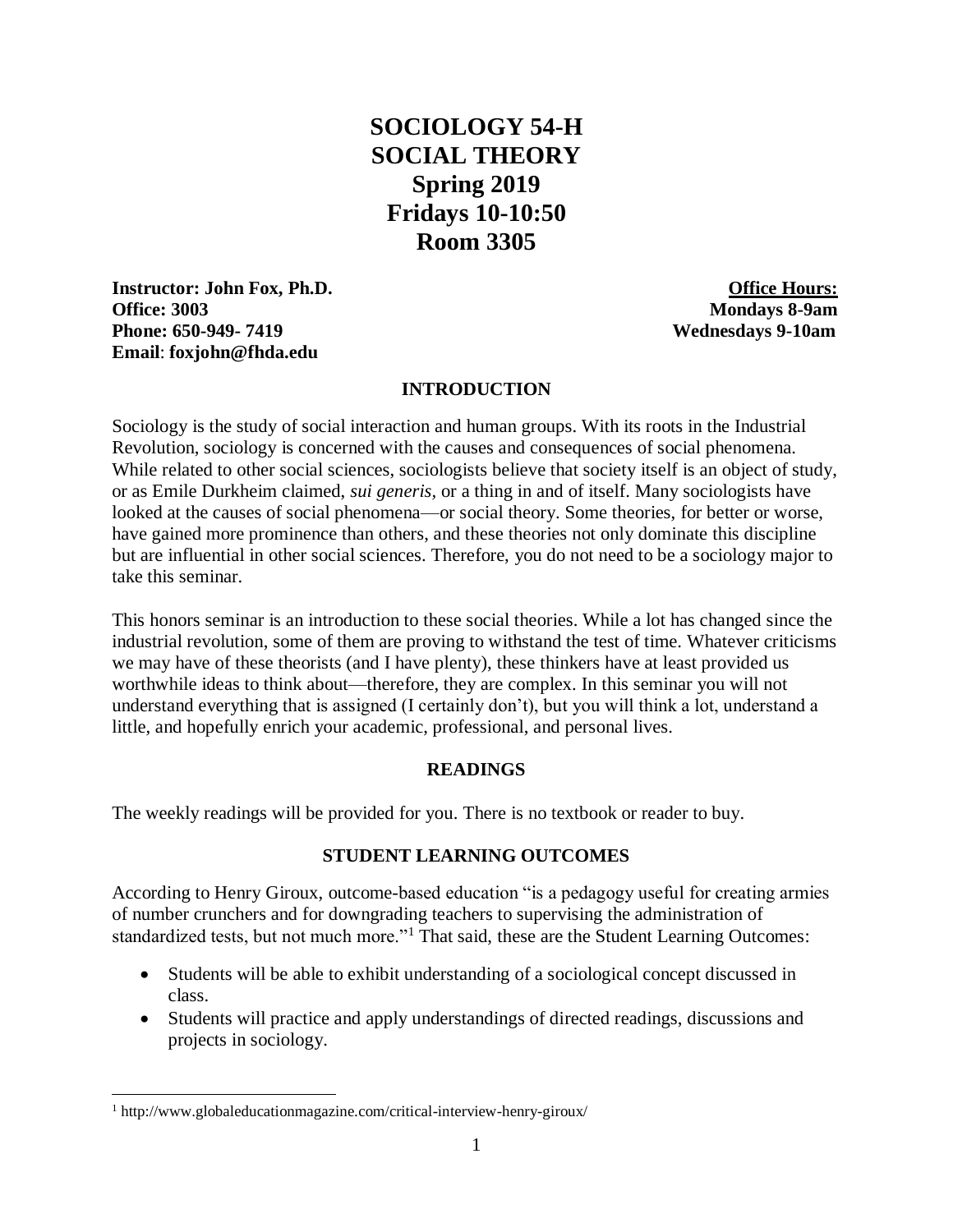• Students will learn how to critically analyze and interpret sociological data.

# **COURSE REQUIREMENTS**

- **1. Response Papers:** For each weekly reading, write a 1-2 page, typed, double-spaced response paper. Include in the response paper 1) The author(s)' thesis, argument or main points, 2) how the thesis, arguments, or main points are supported, and 3) your evaluation of the reading; in other words, what did you learn, and did the author(s)' make a compelling case?
- **2. Reading Presentation:** Each student will choose one reading and present it to the class. In your presentation, discuss the thesis and evidence in fifteen minutes. Then, facilitate a class discussion of the reading; bring in some questions you would like to discuss with your fellow students and instructor. Since there are more students than readings, some of you will be working in pairs or trios.
- **3. Participation:** To participate in the discussion, you must 1) show up to class, and 2) read the assigned material, and 3) engage the presenters in the discussion. Failure to do this will result in a penalty.

In order for this to work, all of you must come to class and do the assigned readings and presentations, on time. Failure to do so will only be excused in cases of: cultural, national or religious holidays; work or family obligations; trouble with the legal system; illness; death of a family member; or traffic accident. If you miss a class you will be assigned an extra reading and response paper in lieu of your participation that day.

# **GRADING POLICY**

The total number of points possible is 300.

- 1. Response Papers: **1/3 of your final grade.** This will be graded on how well you address the arguments and evidence in each reading, and your evaluation of each reading.
- 2. Presentation and Reading Facilitation: **1/3 of your final grade.** This will be graded on how well you address the thesis and evidence and the quality of the discussion you facilitate.
- 3. Participation: **1/3 of your final grade:** This will be graded on how well you engaged your fellow classmates in the discussion.

# **INDIVIDUAL NEEDS AND COLLEGE RESOURCES**

Students at Foothill College (and most other community colleges) come from a variety of backgrounds and life histories, and there are many resources here that I encourage you to take advantage of, such as the Adaptive Learning/Disability Resource Center, Psychological Services, the Teaching and Learning Center, and Veterans Resource Center. Please let me know if there are circumstances that interfere with your success in the class and I will provide more information or a referral to campus resources. To quote Albus Dumbledore in *Harry Potter and the Chamber of Secrets,* "Help will always be given at Hogwarts to those who ask for it." The same goes for Foothill.